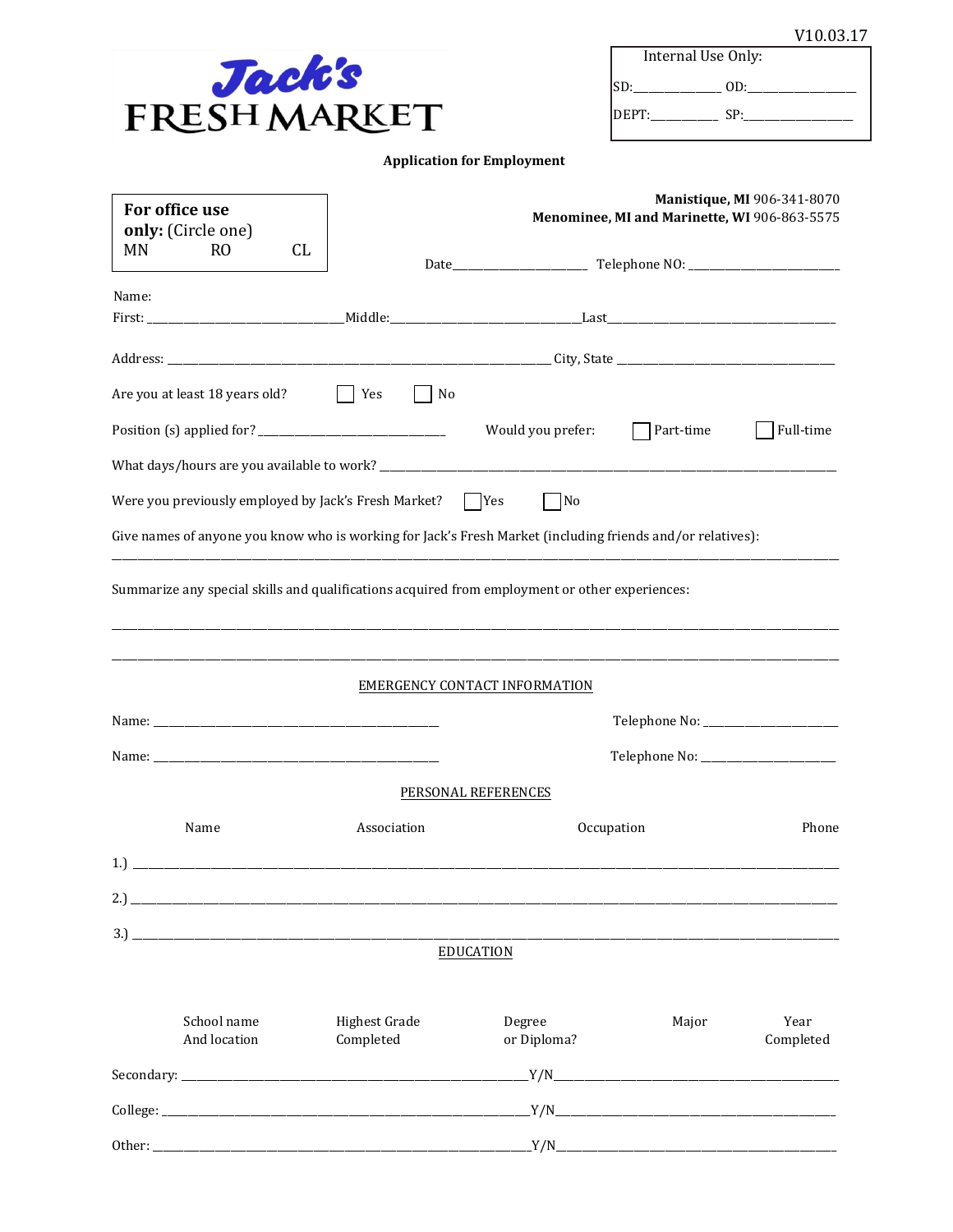| Have you ever been convicted of a felony?<br>Yes<br>No                                                                                                                                                                         |                                                                                                                                                                                                                                                                                                                                                                                                                                                                                                                                                  |  |  |  |  |  |
|--------------------------------------------------------------------------------------------------------------------------------------------------------------------------------------------------------------------------------|--------------------------------------------------------------------------------------------------------------------------------------------------------------------------------------------------------------------------------------------------------------------------------------------------------------------------------------------------------------------------------------------------------------------------------------------------------------------------------------------------------------------------------------------------|--|--|--|--|--|
| Have you ever been suspended or discharged by a previous employer?<br>Yes<br>N <sub>0</sub>                                                                                                                                    |                                                                                                                                                                                                                                                                                                                                                                                                                                                                                                                                                  |  |  |  |  |  |
| If "Yes" to one or both of the above, provide date(s) and details:                                                                                                                                                             |                                                                                                                                                                                                                                                                                                                                                                                                                                                                                                                                                  |  |  |  |  |  |
|                                                                                                                                                                                                                                |                                                                                                                                                                                                                                                                                                                                                                                                                                                                                                                                                  |  |  |  |  |  |
|                                                                                                                                                                                                                                |                                                                                                                                                                                                                                                                                                                                                                                                                                                                                                                                                  |  |  |  |  |  |
|                                                                                                                                                                                                                                |                                                                                                                                                                                                                                                                                                                                                                                                                                                                                                                                                  |  |  |  |  |  |
| PRESENT AND PAST EMPLOYMENT                                                                                                                                                                                                    |                                                                                                                                                                                                                                                                                                                                                                                                                                                                                                                                                  |  |  |  |  |  |
| Beginning with your most recent position, list all present and past employment.                                                                                                                                                |                                                                                                                                                                                                                                                                                                                                                                                                                                                                                                                                                  |  |  |  |  |  |
|                                                                                                                                                                                                                                |                                                                                                                                                                                                                                                                                                                                                                                                                                                                                                                                                  |  |  |  |  |  |
|                                                                                                                                                                                                                                |                                                                                                                                                                                                                                                                                                                                                                                                                                                                                                                                                  |  |  |  |  |  |
|                                                                                                                                                                                                                                |                                                                                                                                                                                                                                                                                                                                                                                                                                                                                                                                                  |  |  |  |  |  |
|                                                                                                                                                                                                                                |                                                                                                                                                                                                                                                                                                                                                                                                                                                                                                                                                  |  |  |  |  |  |
|                                                                                                                                                                                                                                |                                                                                                                                                                                                                                                                                                                                                                                                                                                                                                                                                  |  |  |  |  |  |
| Reason for leaving: the contract of the contract of the contract of the contract of the contract of the contract of the contract of the contract of the contract of the contract of the contract of the contract of the contra |                                                                                                                                                                                                                                                                                                                                                                                                                                                                                                                                                  |  |  |  |  |  |
|                                                                                                                                                                                                                                |                                                                                                                                                                                                                                                                                                                                                                                                                                                                                                                                                  |  |  |  |  |  |
|                                                                                                                                                                                                                                |                                                                                                                                                                                                                                                                                                                                                                                                                                                                                                                                                  |  |  |  |  |  |
|                                                                                                                                                                                                                                |                                                                                                                                                                                                                                                                                                                                                                                                                                                                                                                                                  |  |  |  |  |  |
|                                                                                                                                                                                                                                |                                                                                                                                                                                                                                                                                                                                                                                                                                                                                                                                                  |  |  |  |  |  |
|                                                                                                                                                                                                                                |                                                                                                                                                                                                                                                                                                                                                                                                                                                                                                                                                  |  |  |  |  |  |
|                                                                                                                                                                                                                                | $\begin{minipage}{.4\linewidth} \textbf{Your title:}\footnotesize \begin{minipage}{.4\linewidth} \centering \end{minipage} \vspace{0.5cm} \begin{minipage}{.4\linewidth} \centering \end{minipage} \vspace{0.5cm} \begin{minipage}{.4\linewidth} \centering \end{minipage} \vspace{0.5cm} \begin{minipage}{.4\linewidth} \centering \end{minipage} \vspace{0.5cm} \begin{minipage}{.4\linewidth} \centering \end{minipage} \vspace{0.5cm} \begin{minipage}{.4\linewidth} \centering \end{minipage} \vspace{0.5cm} \begin{minipage}{.4\linewidth$ |  |  |  |  |  |
|                                                                                                                                                                                                                                |                                                                                                                                                                                                                                                                                                                                                                                                                                                                                                                                                  |  |  |  |  |  |
|                                                                                                                                                                                                                                |                                                                                                                                                                                                                                                                                                                                                                                                                                                                                                                                                  |  |  |  |  |  |
|                                                                                                                                                                                                                                |                                                                                                                                                                                                                                                                                                                                                                                                                                                                                                                                                  |  |  |  |  |  |
|                                                                                                                                                                                                                                |                                                                                                                                                                                                                                                                                                                                                                                                                                                                                                                                                  |  |  |  |  |  |
|                                                                                                                                                                                                                                |                                                                                                                                                                                                                                                                                                                                                                                                                                                                                                                                                  |  |  |  |  |  |
|                                                                                                                                                                                                                                |                                                                                                                                                                                                                                                                                                                                                                                                                                                                                                                                                  |  |  |  |  |  |
|                                                                                                                                                                                                                                |                                                                                                                                                                                                                                                                                                                                                                                                                                                                                                                                                  |  |  |  |  |  |
|                                                                                                                                                                                                                                |                                                                                                                                                                                                                                                                                                                                                                                                                                                                                                                                                  |  |  |  |  |  |
|                                                                                                                                                                                                                                |                                                                                                                                                                                                                                                                                                                                                                                                                                                                                                                                                  |  |  |  |  |  |
|                                                                                                                                                                                                                                |                                                                                                                                                                                                                                                                                                                                                                                                                                                                                                                                                  |  |  |  |  |  |
|                                                                                                                                                                                                                                |                                                                                                                                                                                                                                                                                                                                                                                                                                                                                                                                                  |  |  |  |  |  |
|                                                                                                                                                                                                                                |                                                                                                                                                                                                                                                                                                                                                                                                                                                                                                                                                  |  |  |  |  |  |